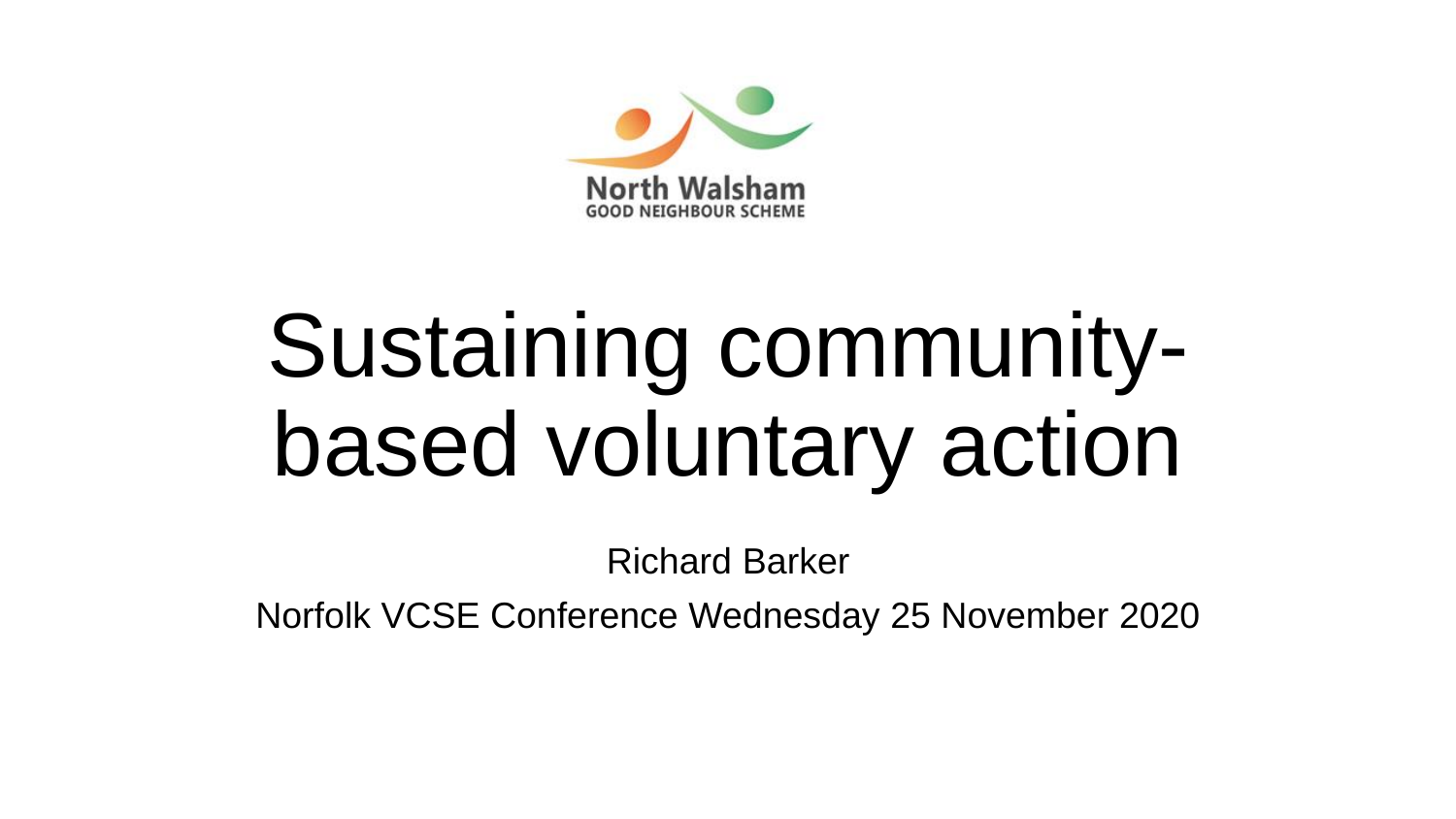

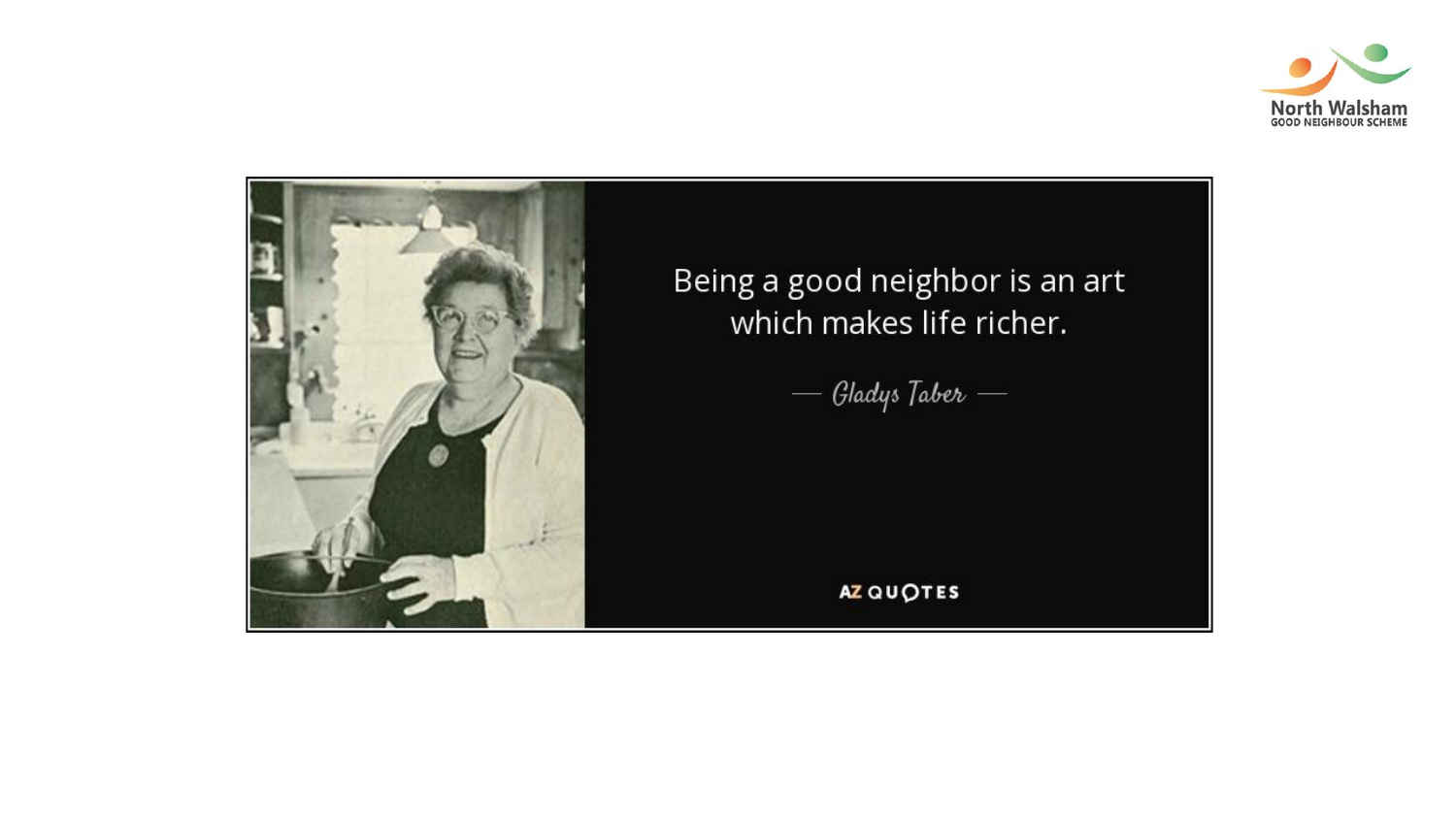

#### Sustaining community-based voluntary action

- ➢About North Walsham Good Neighbours
- ➢Us and Covid-19
- ➢Benefits of being a constituted group
- ➢Sustaining
- ➢Looking forward

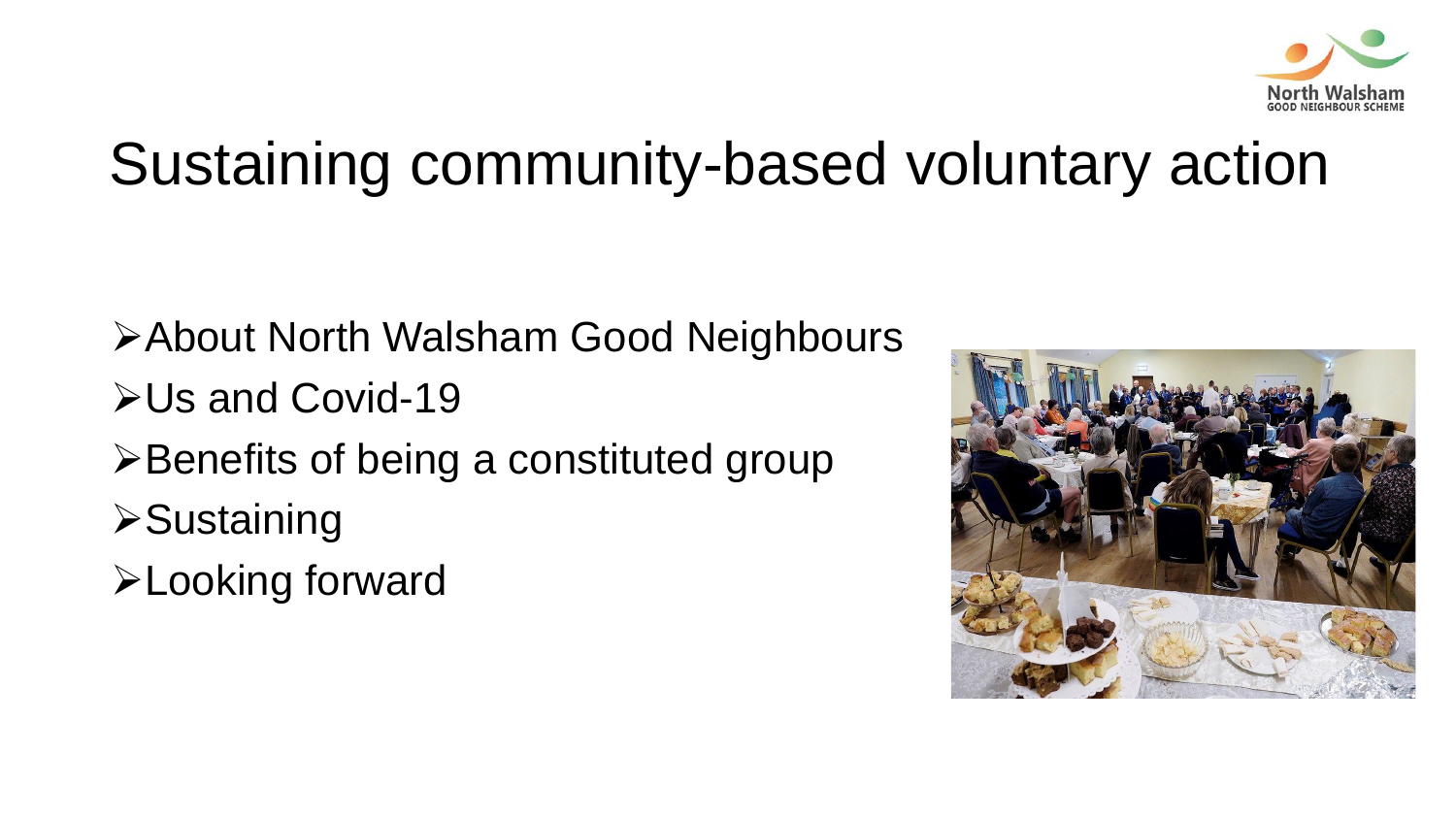## About Us



➢We are 5 years old ➢50 regular volunteers ➢20-30 jobs per week ➢Telephone befriending scheme ➢700 neighbours supported

➢Part of the GNS network





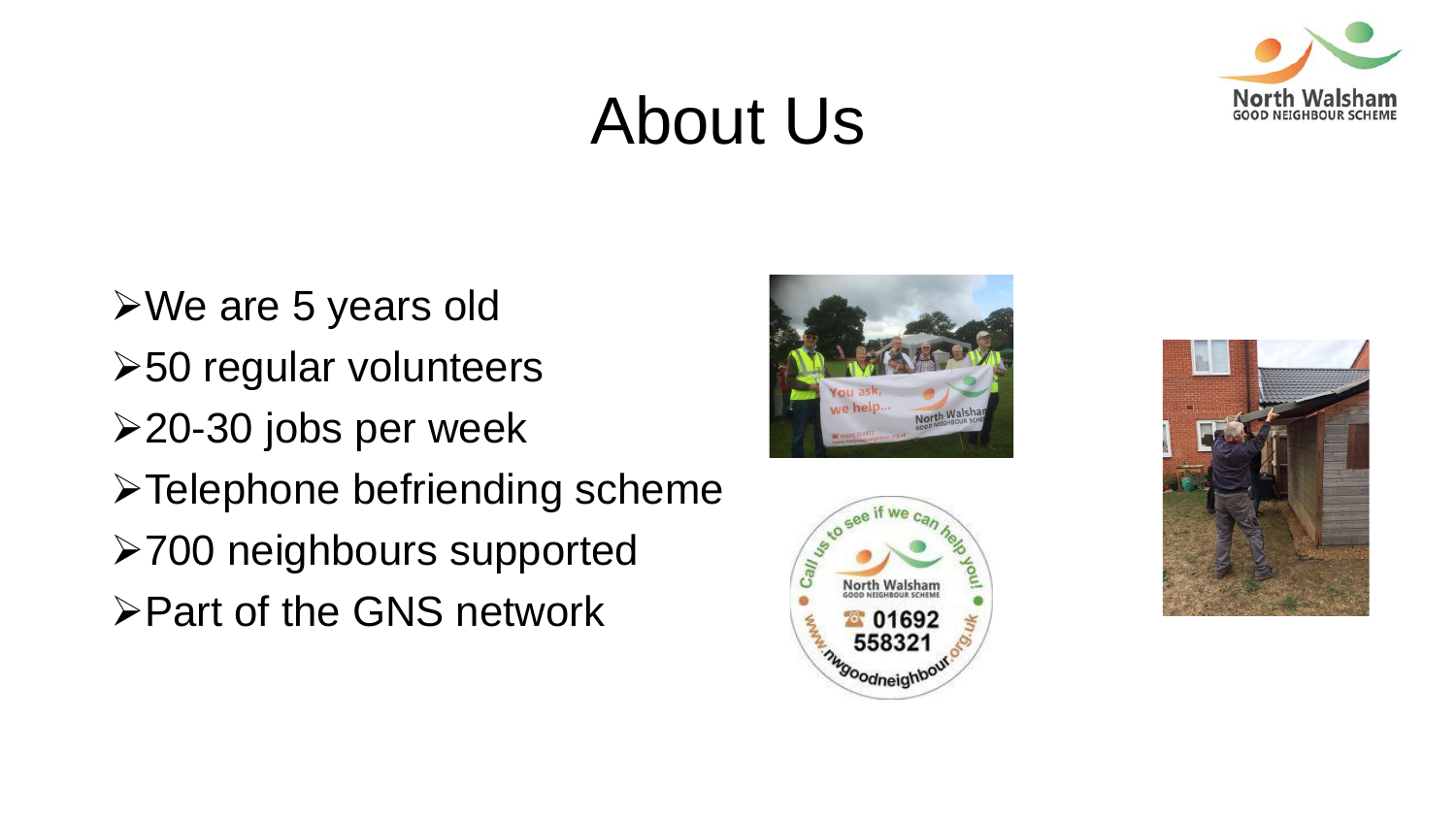

#### Response to Pandemic

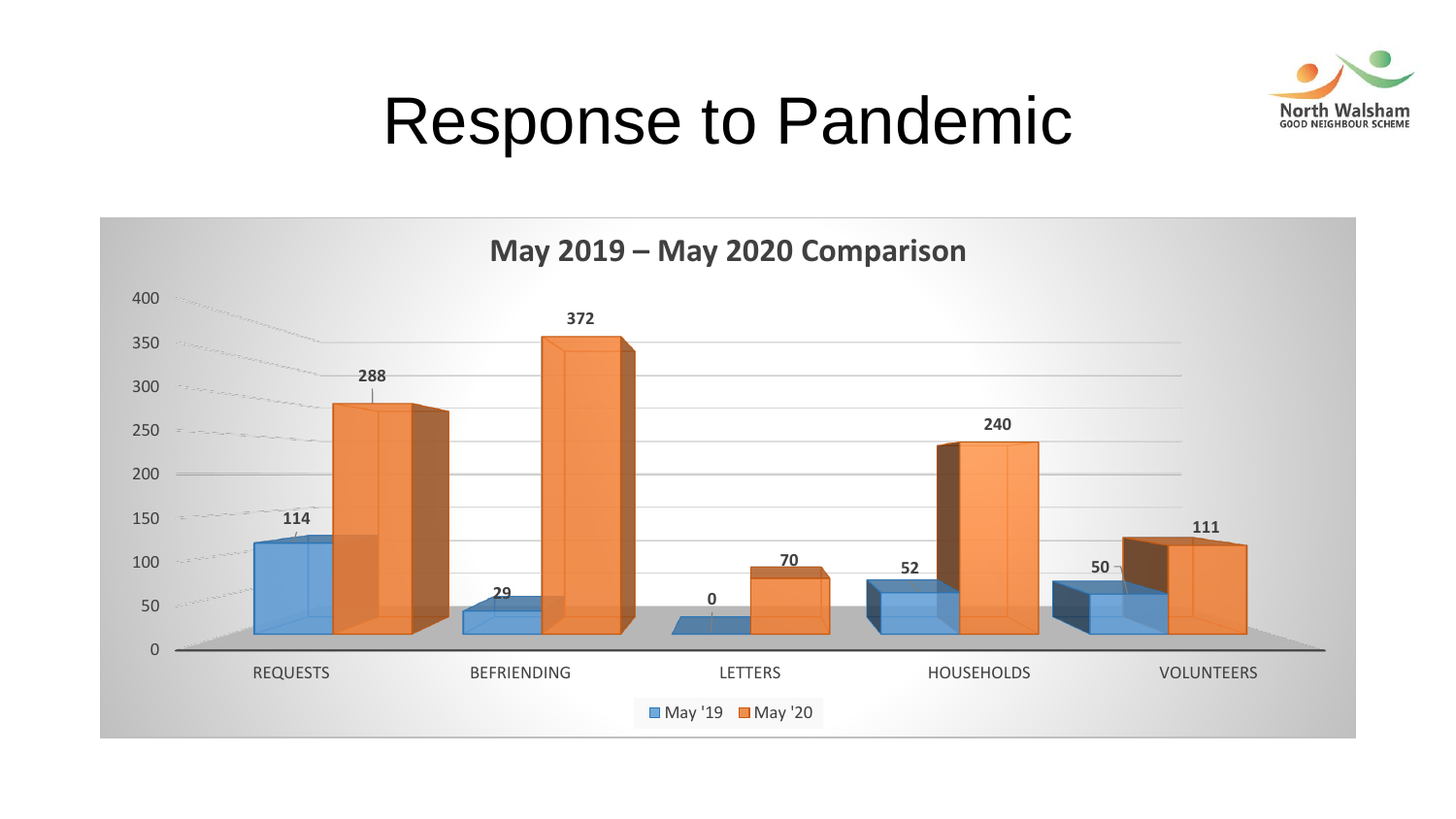## Types of requests



#### **May 2019 – 135 jobs**



#### **May 2020 – 660 jobs**

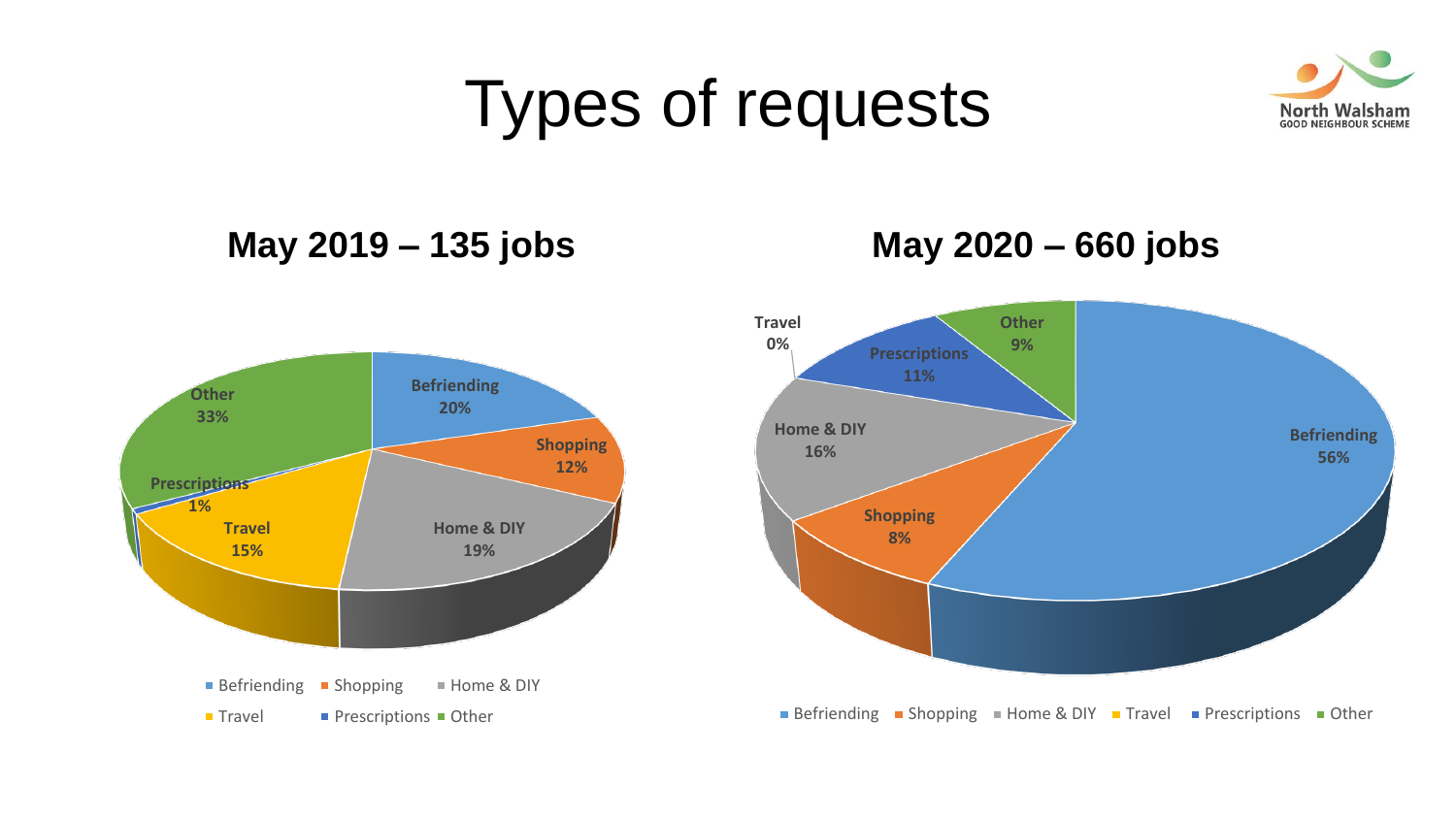

## Benefits of a constituted group

- ➢There is a clear decision making structure
- ➢Different roles and responsibilities are clearly identified
- ➢More accountability to our volunteers and to neighbours
- ➢Recognition by partners
- ➢More important with larger groups

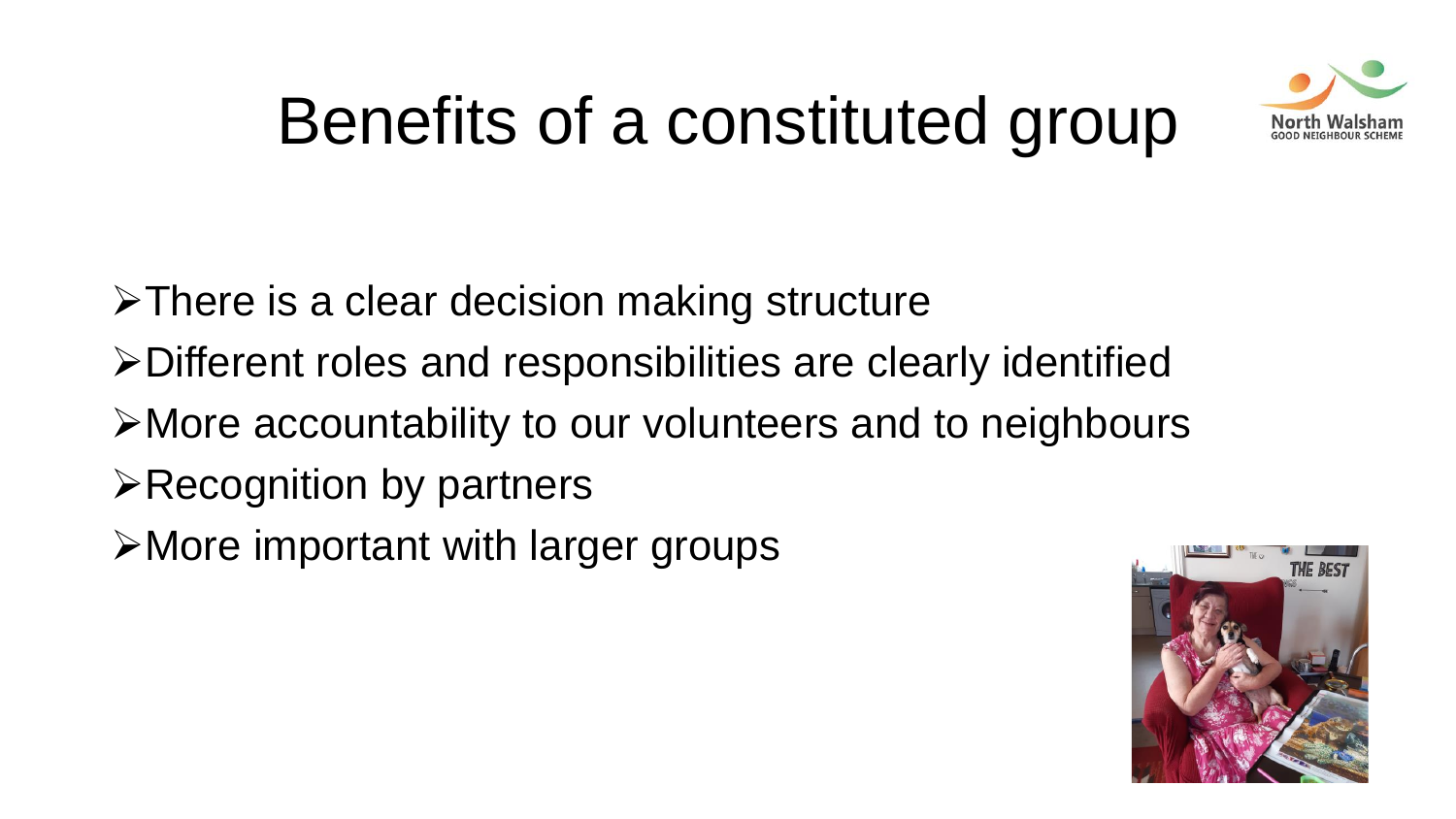